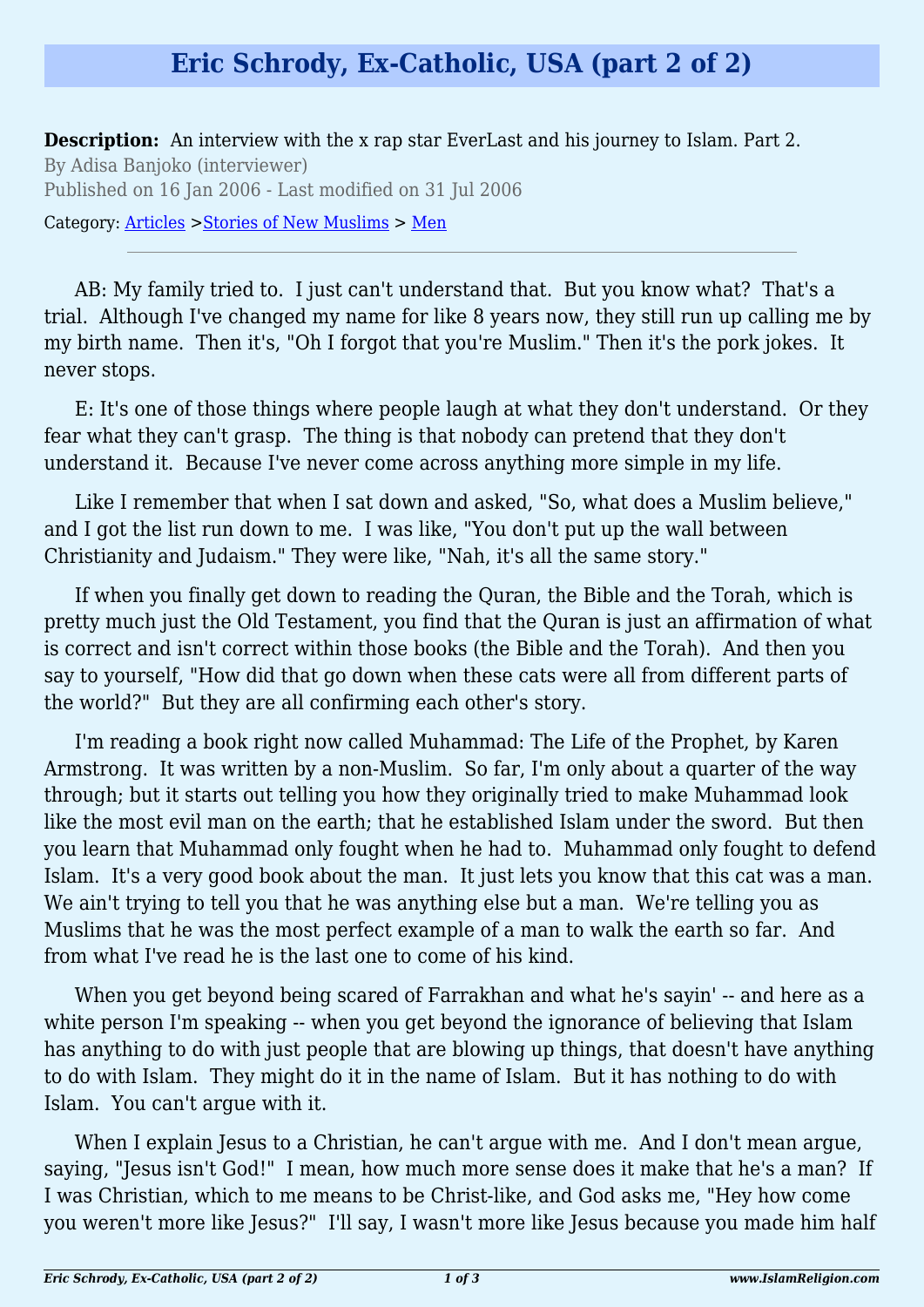of a God [and] I'm only a man?" That doesn't make any sense.

God doesn't want things hard on us. God wants things easy as possible. God is going to make it as easy as possible. If you ask and you are sincere, God will bring it to you. He might throw some rocks on your path, to make you trip and stumble. But it's gonna come to you.

AB: Talk to me about the first and second time you took your Shahadah (profession of faith).

E: Well the first time, it was right after I had heard a tape from Warith Deen Muhammad (son of Nation of Islam founder, Elijah Muhammad, who took most of the Nation of Islam into mainstream Islam). That just kinda broke down the whole Jesus thing. He explained that we (Muslims) do Christians a great favor by bringing Jesus down to the level of a man. Why would God create a man who is half a God and compare us to him? And it just sent off a bomb in my head. So I took Shahadah. And then the initial high wore off.

It was almost like a Christian who says that they accept Jesus. Then they say, "No matter what I do now I'm saved." 'Cause I was raised with that kinda mentality. Like, "OK, I accept the truth so let me just go out here and sin my butt off and I'm saved."

I didn't really claim to be Muslim though at that time. I picked and chose what I wanted to believe. God gave me leeway for a time. But eventually it was time to fish or cut the line. I was coming to a point where I was unsatisfied emotionally, and spiritually. I had money in the bank and a \$100,000 car, women left and right -- everything that you think you want. And then just sitting there being like, "Why am I unhappy?" Finally that voice that talks to you -- not the whisper (of Satan) -- the voice said, "Well, basically you're unhappy because you're living foul and you're not trying to do anything about it."

My stubbornness at that time wouldn't allow me to talk about it at that time. You get in that state of mind where you're like, "I can figure this out all by myself."

I finally got humble enough to talk to Divine and Abdullah about it. They asked me, "How do you feel? What do you think it is?" So finally I'm sittin' there taking Shahadah again. From that point on I've made a commitment where I'm going to try my best. I'm gonna do my best to make my prayers, let's start there. Let's not beat ourselves up because we went out last night and had a drink. Let's make our prayers and pray for the strength to stop doing one thing at a time. That's what I'm still dealing with.

You know, once you get over the big things, it becomes very subtle. It can be as subtle as looking at a man, and not even speaking bad about him, but back-biting him in your mind. The easy ones to beat -- well I shouldn't say easy -- the big ones are easy to notice. It's the subtle psychological stuff that helps you get into who really you are. You gotta be able to face the truth of who you are. If you are not able to face that truth of who you are, you're gonna crumble, man.

People question me and go, "You're Muslim?" And I'm like, "Yeah I'm Muslim, but I'm also a professional sinner." I'm tryin' to get over it, tryin' to retire. I won't front and say